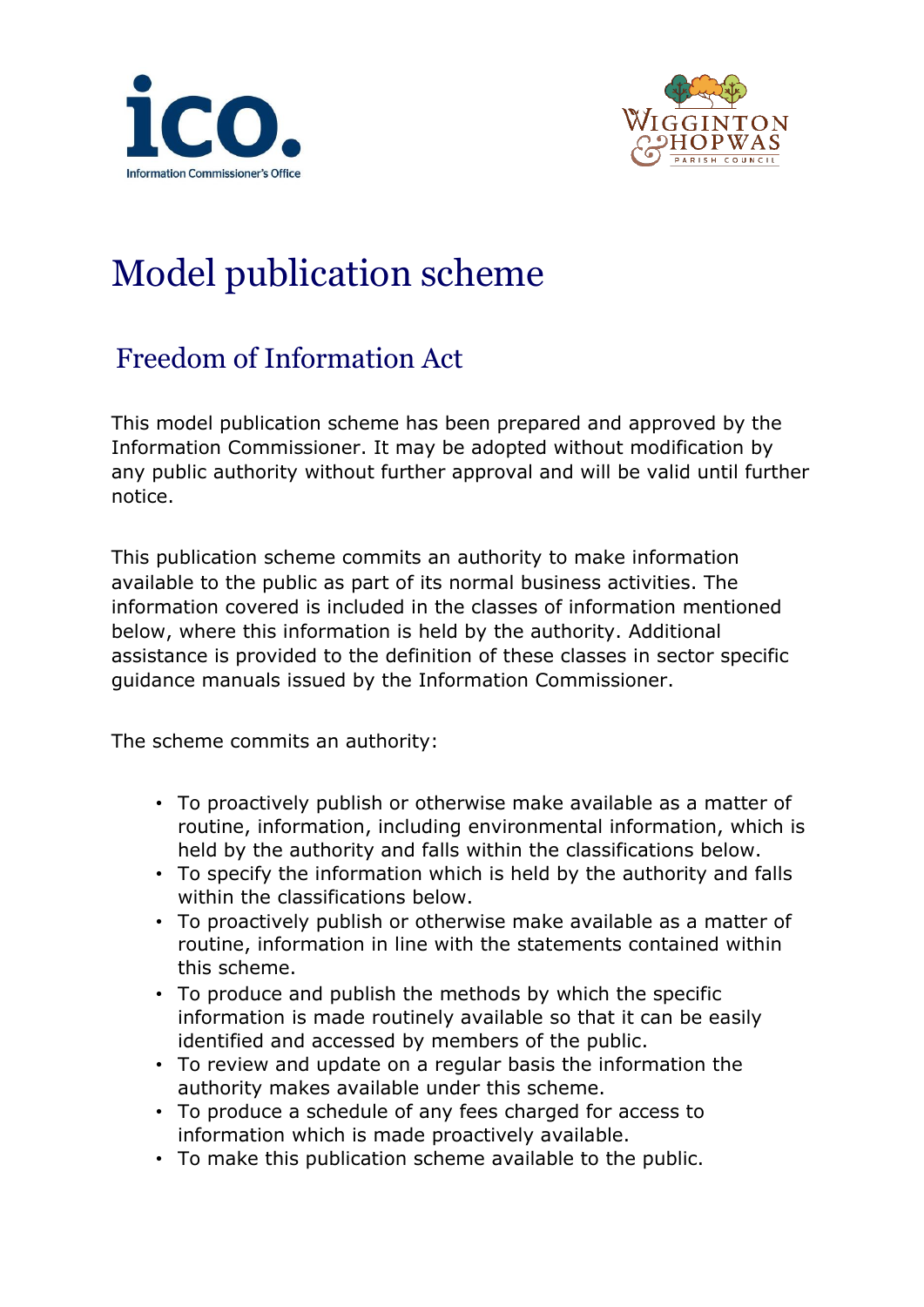• To publish any dataset held by the authority that has been requested, and any updated versions it holds, unless the authority is satisfied that it is not appropriate to do so; to publish the dataset, where reasonably practicable, in an electronic form that is capable of re-use; and, if any information in the dataset is a relevant copyright work and the public authority is the only owner, to make the information available for re-use under the terms of the Re-use of Public Sector Information Regulations 2015, if they apply, and otherwise under the terms of the Freedom of Information Act section 19.

The term 'dataset' is defined in section 11(5) of the Freedom of Information Act. The term 'relevant copyright work' is defined in section 19(8) of that Act.

## Classes of information

#### **Who we are and what we do.**

Organisational information, locations and contacts, constitutional and legal governance.

### **What we spend and how we spend it.**

Financial information relating to projected and actual income and expenditure, tendering, procurement and contracts.

### **What our priorities are and how we are doing.**

Strategy and performance information, plans, assessments, inspections and reviews.

### **How we make decisions.**

Policy proposals and decisions. Decision making processes, internal criteria and procedures, consultations.

### **Our policies and procedures.**

Current written protocols for delivering our functions and responsibilities.

### **Lists and registers.**

Information held in registers required by law and other lists and registers relating to the functions of the authority.

### **The services we offer.**

Advice and guidance, booklets and leaflets, transactions and media releases. A description of the services offered.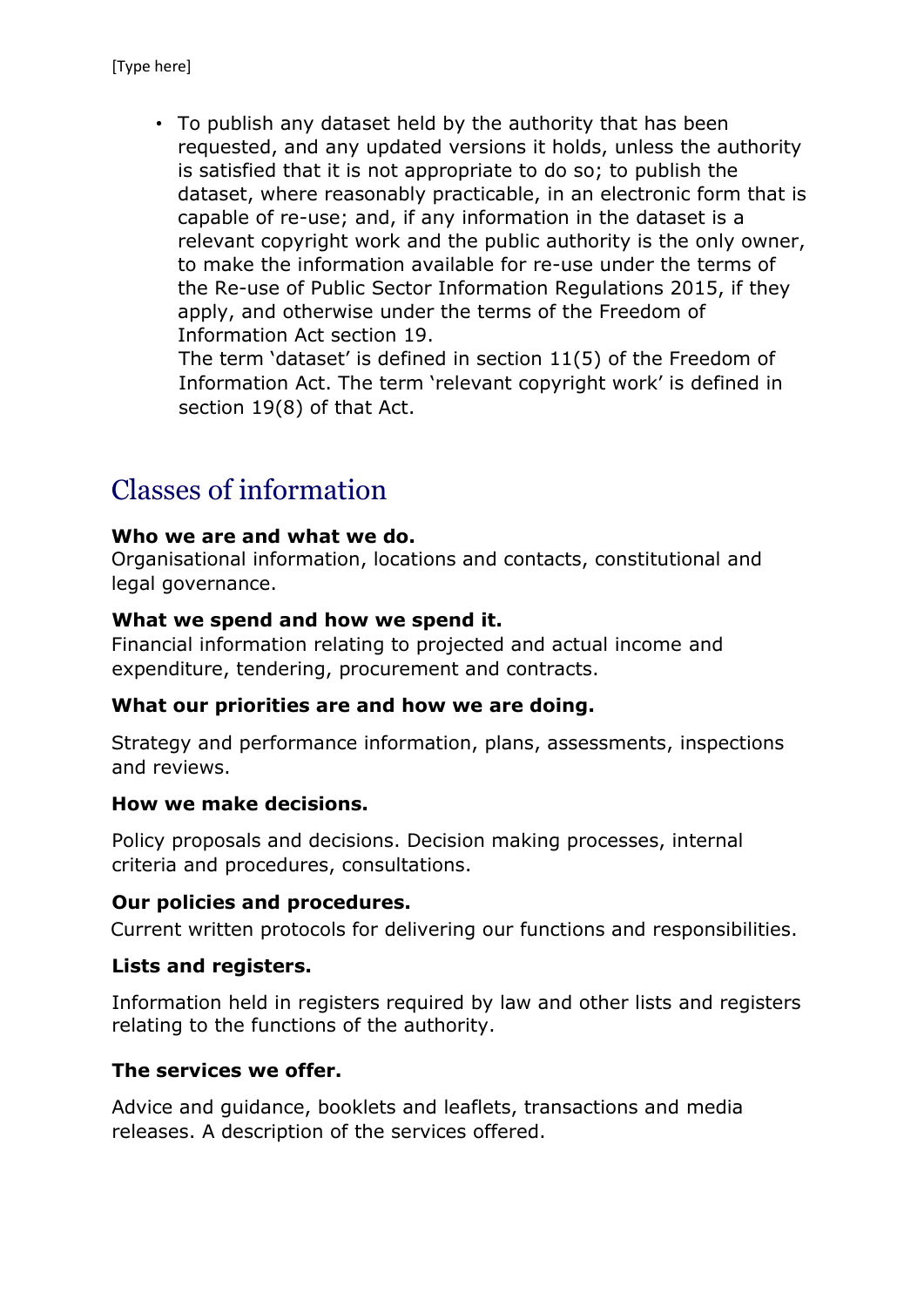The classes of information will not generally include:

- Information the disclosure of which is prevented by law, or exempt under the Freedom of Information Act, or is otherwise properly considered to be protected from disclosure.
- Information in draft form.
- Information that is no longer readily available as it is contained in files that have been placed in archive storage, or is difficult to access for similar reasons.

## The method by which information published under this scheme will be made available

The authority will indicate clearly to the public what information is covered by this scheme and how it can be obtained.

Where it is within the capability of a public authority, information will be provided on a website. Where it is impracticable to make information available on a website or when an individual does not wish to access the information by the website, a public authority will indicate how information can be obtained by other means and provide it by those means.

In exceptional circumstances some information may be available only by viewing in person. Where this manner is specified, contact details will be provided. An appointment to view the information will be arranged within a reasonable timescale.

Information will be provided in the language in which it is held or in such other language that is legally required. Where an authority is legally required to translate any information, it will do so.

Obligations under disability and discrimination legislation and any other legislation to provide information in other forms and formats will be adhered to when providing information in accordance with this scheme.

### Charges which may be made for information published under this scheme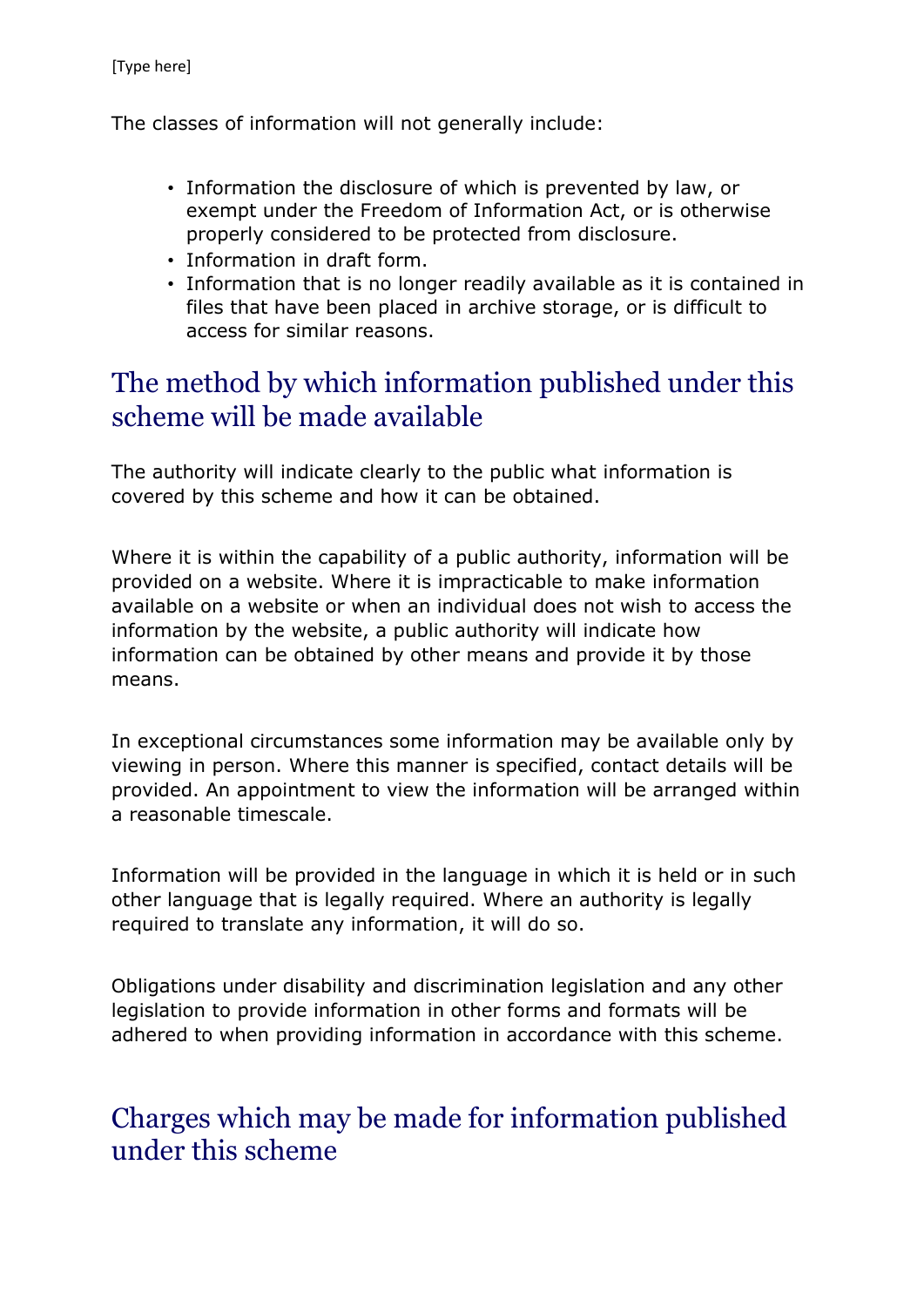The purpose of this scheme is to make the maximum amount of information readily available at minimum inconvenience and cost to the public. Charges made by the authority for routinely published material will be justified and transparent and kept to a minimum.

Material which is published and accessed on a website will be provided free of charge.

Charges may be made for information subject to a charging regime specified by Parliament.

Charges may be made for actual disbursements incurred such as:

- photocopying
- postage and packaging
- the costs directly incurred as a result of viewing information

Charges may also be made for information provided under this scheme where they are legally authorised, they are in all the circumstances, including the general principles of the right of access to information held by public authorities, justified and are in accordance with a published schedule or schedules of fees which is readily available to the public.

Charges may also be made for making datasets (or parts of datasets) that are relevant copyright works available for re-use. These charges will be in accordance with the terms of the Re-use of Public Sector Information Regulations 2015, where they apply, or with regulations made under section 11B of the Freedom of Information Act, or with other statutory powers of the public authority.

If a charge is to be made, confirmation of the payment due will be given before the information is provided. Payment may be requested prior to provision of the information.

### Written requests

Information held by a public authority that is not published under this scheme can be requested in writing, when its provision will be considered in accordance with the provisions of the Freedom of Information Act.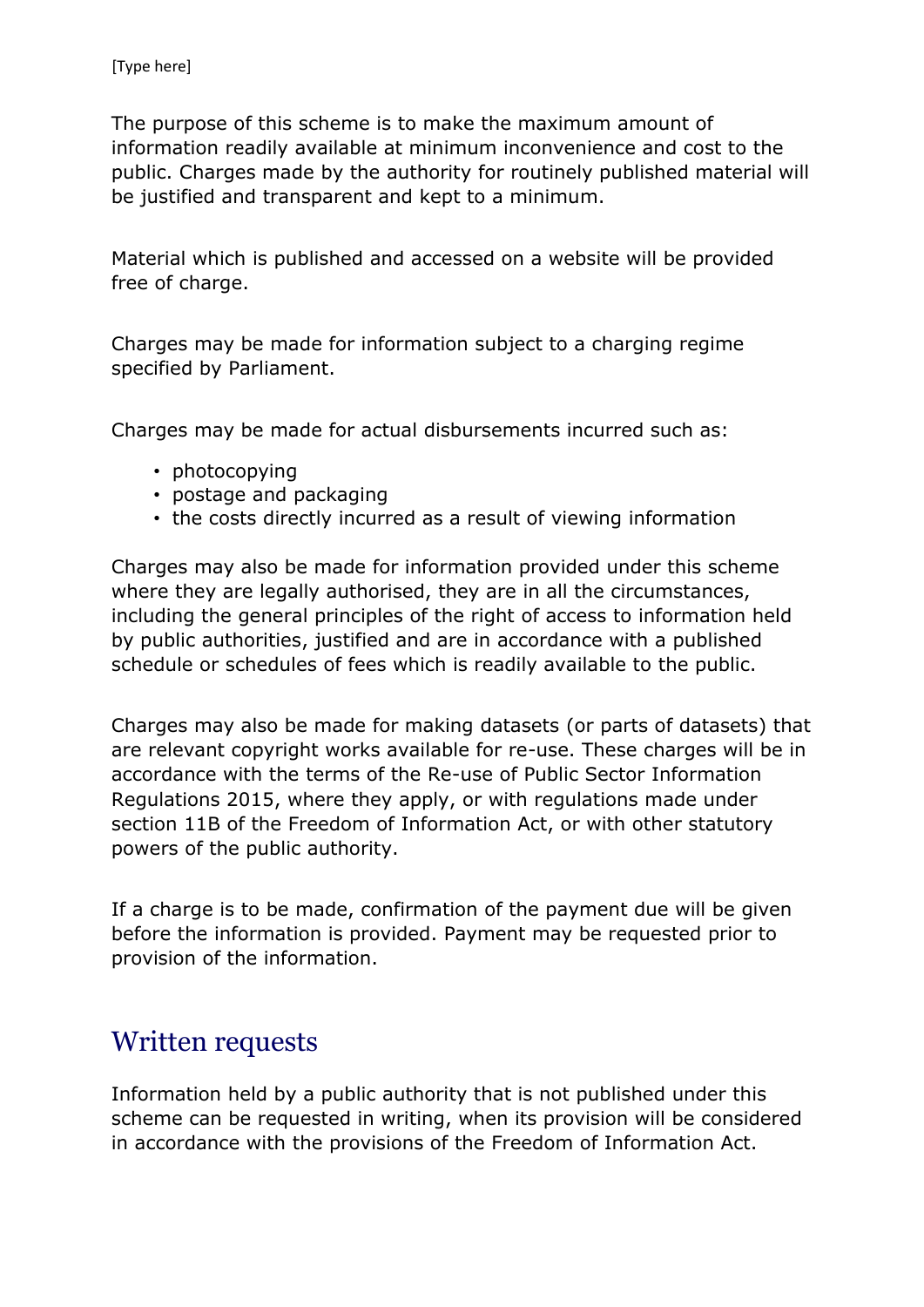

### **Information available from Wigginton & Hopwas Parish Council under the model publication scheme issued by the Information Commissioner's Office**

| Information to be published                                                     | How this information can be obtained | Cost         |
|---------------------------------------------------------------------------------|--------------------------------------|--------------|
| Class $1 -$ Who we are and what we do                                           | Website                              | Free         |
| (Organisational information, structures, locations and contacts)                |                                      |              |
| This will be current information only                                           |                                      |              |
| Who's who on the Council                                                        | Website                              | Free         |
| Contact details for Parish Clerk and Council members                            | Website                              | Free         |
| Class 2 - What we spend and how we spend it                                     | Clerk                                | £13 per hour |
| (Financial Information relating to projected and actual income and expenditure, |                                      |              |
| procurement, contracts and financial audit)                                     |                                      |              |
| Current and previous financial year as a minimum                                |                                      |              |
| Annual return form and report by auditor                                        | Website                              | Free         |
| <b>Finalised Budget</b>                                                         | Website                              | Free         |
| Precept                                                                         | Website                              | Free         |
| <b>Financial Standing Orders and Regulations</b>                                | Website                              | Free         |
| Grants given & received                                                         | Clerk                                | £13 per hour |
| List of current contracts awarded and value of contract                         | Clerk                                | £13 per hour |
| Members Allowances and expenses                                                 | Clerk                                | £13 per hour |
| Class 3 - What our priorities are and how we are doing                          |                                      |              |
| (Strategies, plans, performance indicators, audits, inspections and reviews)    |                                      |              |
| <b>Parish Action Plan</b>                                                       | Website                              | Free         |
| Annual Report to Parish Meeting (current and previous year as a minimum)        | Website                              | Free         |
| <b>Annual Governance Audit Review</b>                                           | Website                              | Free         |
|                                                                                 |                                      |              |
| Class 4 – How we make decisions                                                 |                                      |              |
| (Decision making processes and records of decisions)                            |                                      |              |

Approved by Parish Council 4<sup>th</sup> November 2021, review date November 2022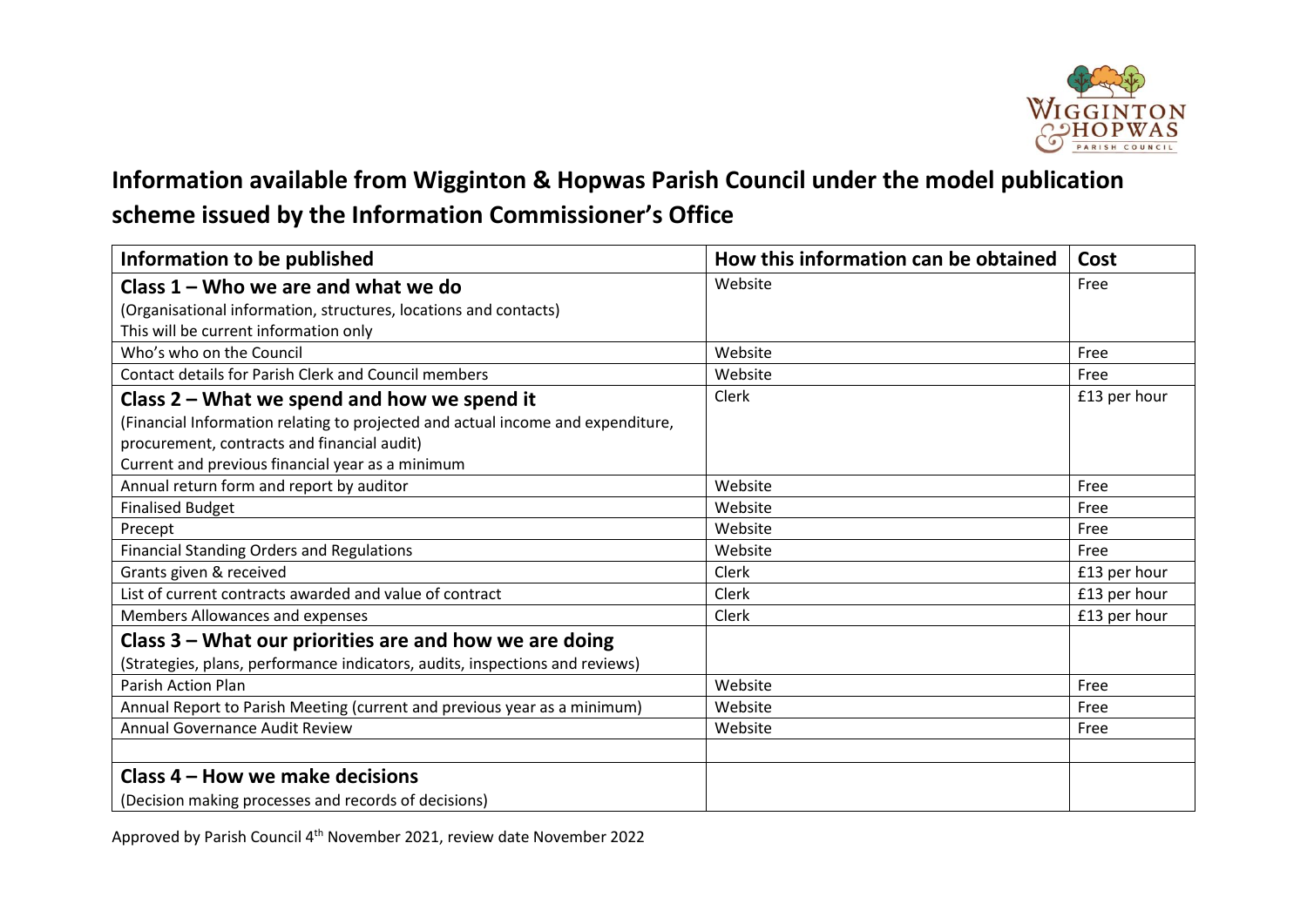

| Current and previous council year as a minimum                                      |                                                         |              |
|-------------------------------------------------------------------------------------|---------------------------------------------------------|--------------|
| Timetable of Council Meetings (next 3 months dates available on minutes)            | 1 <sup>st</sup> Thursday of each month unless in School | Free         |
|                                                                                     | Holidays (no meeting in Aug)                            |              |
| <b>Meeting Agendas</b>                                                              | Website, Noticeboards                                   | Free         |
| Annual Parish Meeting Agenda (Usually 1 <sup>st</sup> Thursday in may)              | Website, Noticeboards                                   | Free         |
| Reports presented to council meetings (excluding any confidential matters)          | Website, Clerk                                          | Free         |
| Responses to consultation papers                                                    | Clerk                                                   | £13 per hour |
| Responses to planning application                                                   | LDC Website (Free), Clerk                               | £13 per hour |
| <b>Byelaws</b>                                                                      | Clerk                                                   | £13 per hour |
| Class $5 -$ Our policies and procedures                                             |                                                         |              |
| (Current written protocols, policies and procedures for delivering our services and |                                                         |              |
| responsibilities - most information is available free of charge on our website)     |                                                         |              |
| <b>Current Information Only</b>                                                     |                                                         |              |
| Policies and procedures for the conduct of council business                         | Website                                                 | Free         |
| <b>Procedural Standing Orders</b>                                                   |                                                         |              |
| Delegated Authority in respect of officers                                          |                                                         |              |
| Code of Conduct<br>$\bullet$                                                        |                                                         |              |
| Policies and procedures for the provision of services and about the employment of   | Website                                                 | Free         |
| staff                                                                               |                                                         |              |
| <b>Equality and Diversity Policy</b><br>٠                                           |                                                         |              |
| <b>Health and Safety Policy</b>                                                     |                                                         |              |
| <b>Recruitment Policies</b>                                                         |                                                         |              |
| Policies and procedures for handling requests for information                       |                                                         |              |
| Complaints procedures (including those covering requests for information            |                                                         |              |
| and operating the publication scheme)                                               |                                                         |              |
| Records management policies (records retention, destruction and archive)            | Clerk                                                   | £13 per hour |
| <b>Data Protection policies</b>                                                     | Website                                                 | Free         |
| Schedule of charges (for the publication of information)                            | Website                                                 | Free         |
| Class $6$ – Lists and Registers                                                     |                                                         |              |